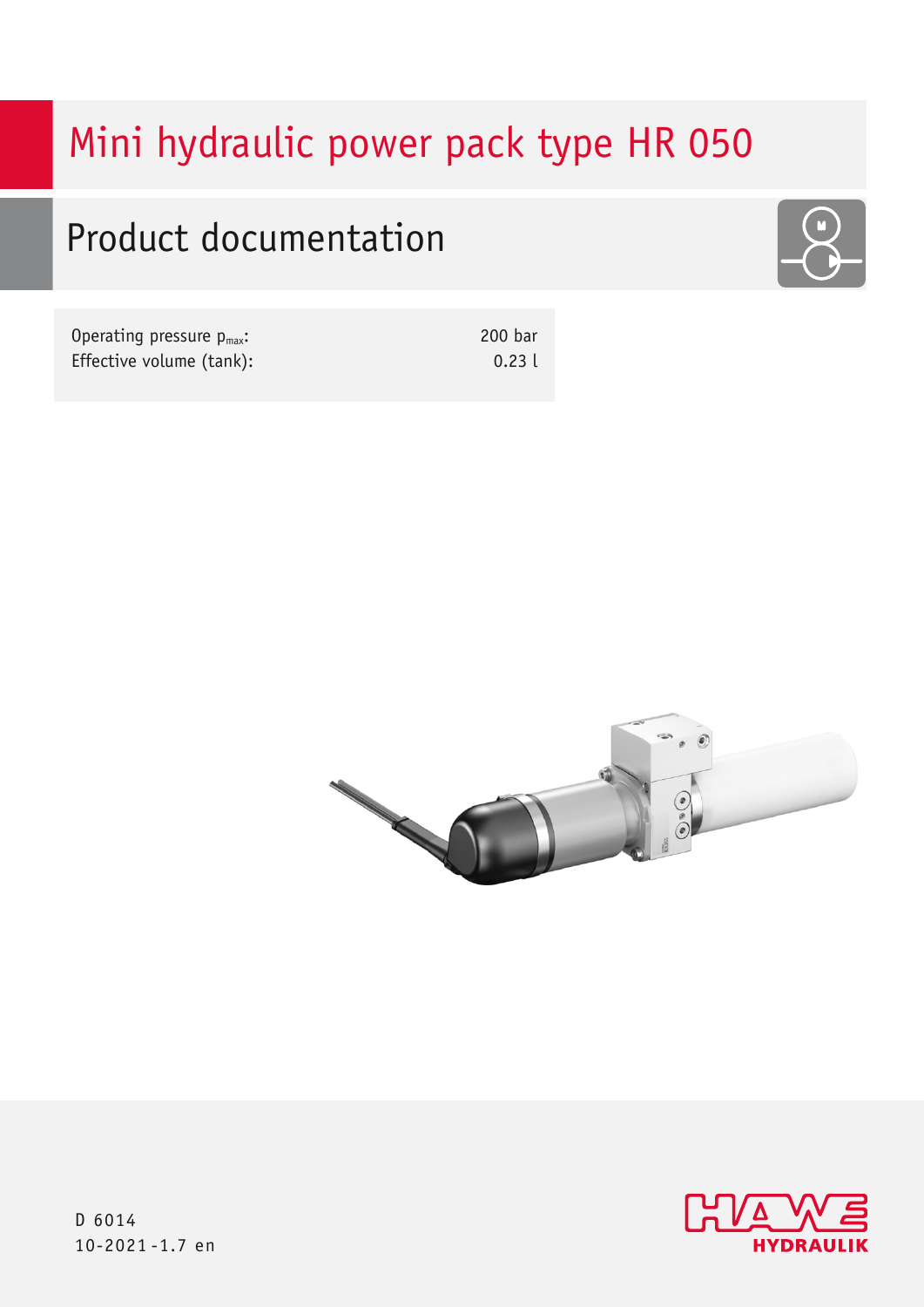

© by HAWE Hydraulik SE.

The reproduction and distribution of this document as well as the use and communication of its contents to others without explicit authorization is prohibited.

Offenders will be held liable for the payment of damages.

All rights reserved in the event of patent or utility model applications.

Brand names, product names and trademarks are not specifically indicated. In particular with regard to registered and protected names and trademarks, usage is subject to legal provisions.

HAWE Hydraulik respects these legal provisions in all cases.

HAWE Hydraulik cannot provide individual guarantees that the stated circuits or procedures (including in part) are not subject to the intellectual property rights of third parties.

Printing date / document generated on: 13.10.2021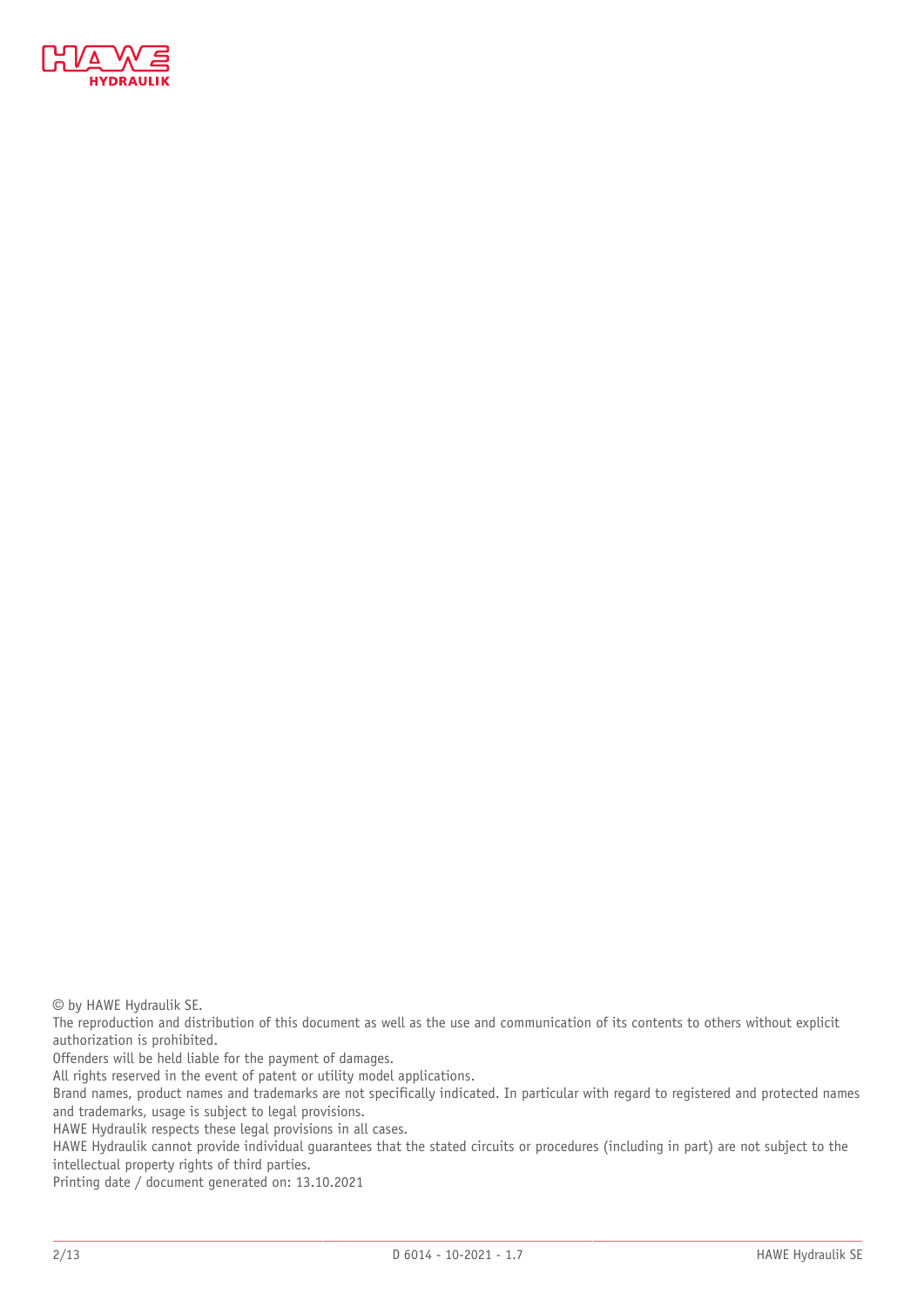

## **Table of Contents**

| $\overline{1}$ |  |
|----------------|--|
| $\overline{2}$ |  |
| 2.1            |  |
| 2.2            |  |
| 2.3            |  |
| 2.4            |  |
| $\overline{3}$ |  |
| 3.1            |  |
| 3.2            |  |
| $\overline{4}$ |  |
| 4.1            |  |
| 4.2            |  |
|                |  |
| 5 <sup>5</sup> |  |
| 5.1            |  |
|                |  |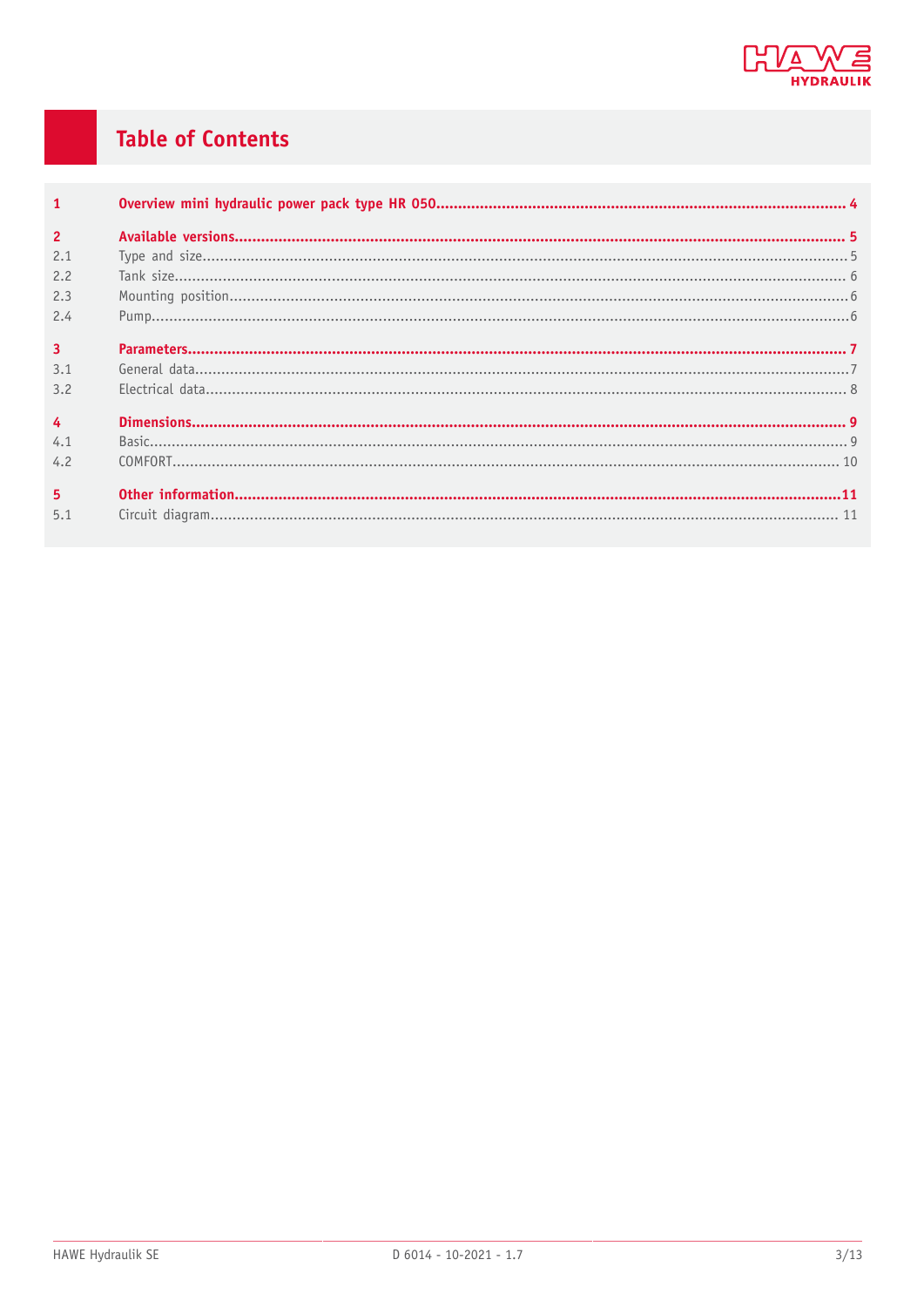

## <span id="page-3-0"></span>**1 Overview mini hydraulic power pack type HR 050**

Compact hydraulic power packs are a type of hydraulic power pack. They are characterised by a highly compact design, since the motor shaft of the electric drive also acts as the pump shaft. Compact hydraulic power packs are designed to supply hydraulic circuits with hydraulic fluid.

The mini hydraulic power pack type HR 050 is distinguished by its inboard radial piston pump in the smallest of spaces. The unit is reversed by reversing the direction of rotation of the motor, eliminating the need for a switching valve. The integrated temperature switch ensures an overload protection for the motor.

- radial piston pump directly integrated in pump carrier
- round, transparent tank with M8x1filling screw

#### **Features and benets**

- intermittent operation
- 12 V DC
- different mounting position
- ingress protection class IP67

#### **Intended applications**

- automotive engineering
- sport boats, jet skiing
- agricultural technology, construction machinery, commercial vehicles
- industry
- not applied for use in hazardous places and direct sunlight



*Mini hydraulic power pack type HR 050*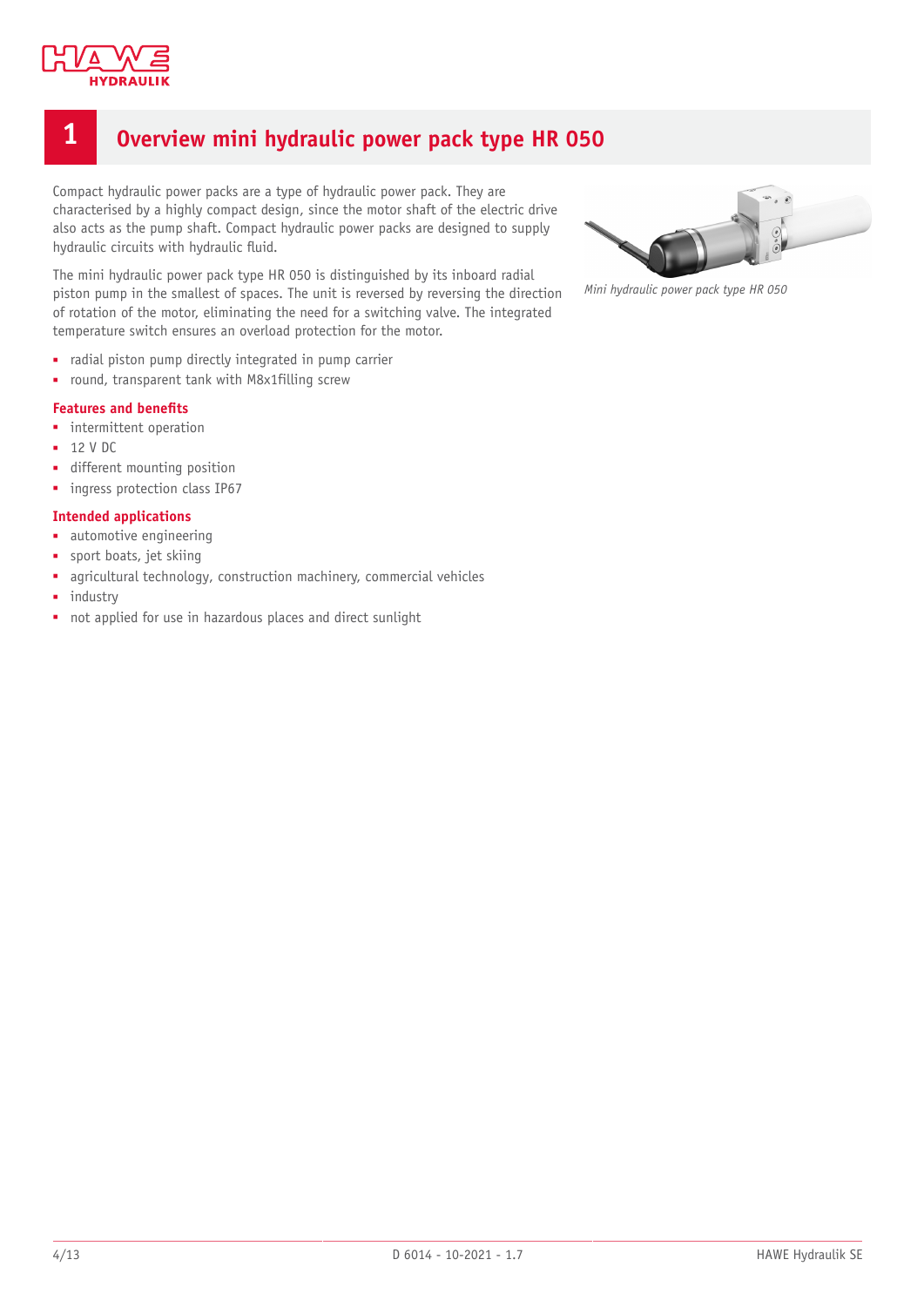

## <span id="page-4-0"></span>**2 Available versions**

#### **Ordering example**

**HR 050 R 1 02 - D 3 1 N K 7 W W - ... / ... pressure adjustment side B (only adjustable in the production)** pump side: 20 - 200 bar (minimum value in 10 bar steps; tolerance +10 bar) **pressure adjustment side A (only adjustable in the production)** consumer side: 20 - 200 bar (minimum value in 10 bar steps; tolerance +10 bar) **electrical connection** W ferrules, cable 0.7 m F flat plug  $9.5 \times 1.2$  mm, cable 0.7 m **coating** W without **ingress protection class** 7 IP67 **tank** K plastic tank 2.3 ["Mounting](#page-5-1) position" 2.2 ["Tank](#page-5-0) size" **motor power supply** 3 12 V DC **motor type** D brush-type DC motor [2.4 "Pump"](#page-5-2) **design** 1 BASIC: - reverse mode - double pilot operated check valve (GRV) 2 COMFORT: - reverse mode - double pilot operated check valve (GRV) - manual release override - overpressure protection in case of temperature increase **flow direction** reversible 2.1 ["Type](#page-4-1) and size"

#### <span id="page-4-1"></span>**2.1 Type and size**

| <b>Type</b>   | motor type          | Nominal motor power (kW) |
|---------------|---------------------|--------------------------|
| <b>HR 050</b> | brush-type DC motor | 002: 0.372<br>004: 0.540 |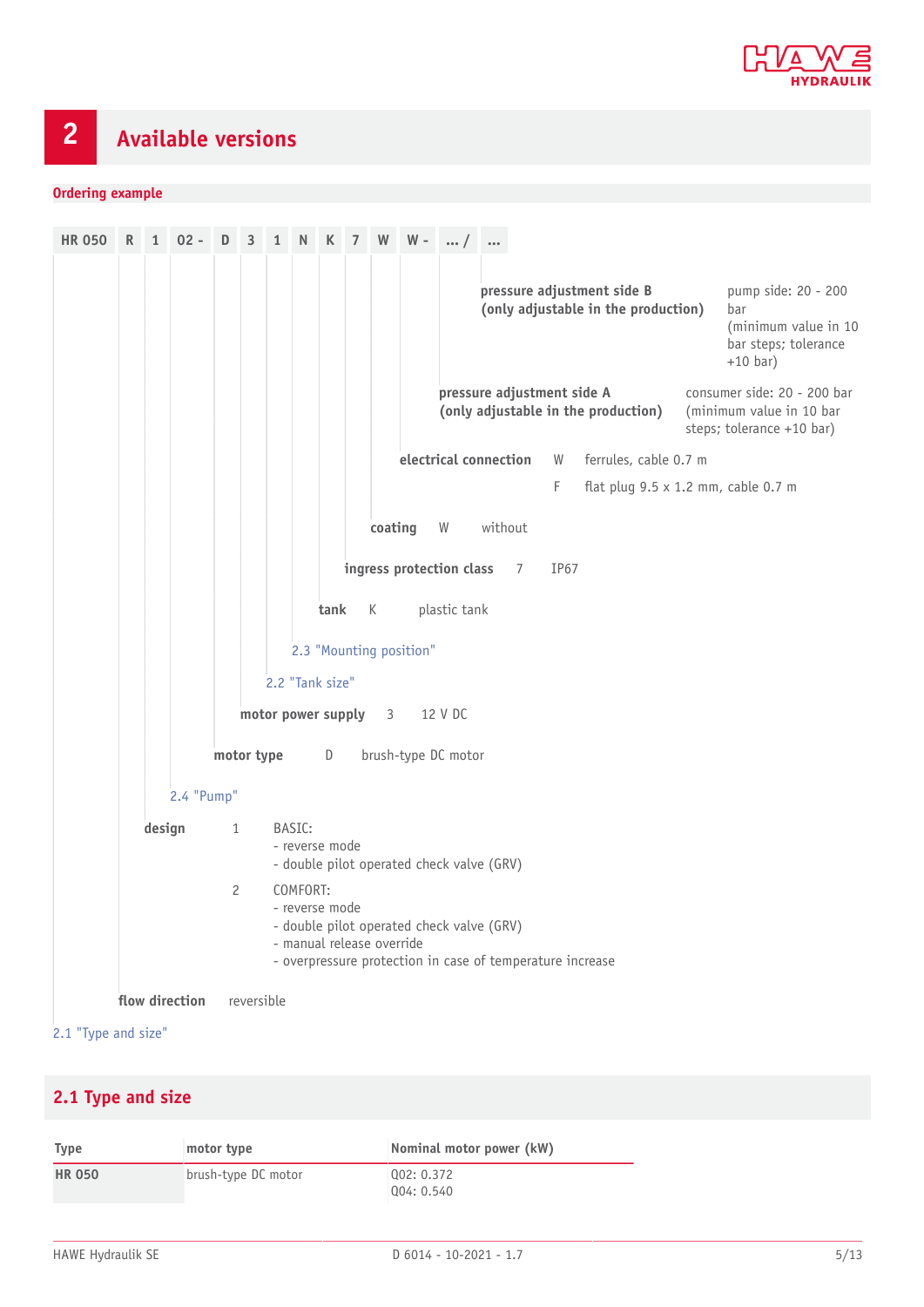

## <span id="page-5-0"></span>**2.2 Tank size**

| Coding | tank volume (l) | usable volume (l) | length L (mm) |
|--------|-----------------|-------------------|---------------|
|        |                 | 0.082             | σÜ            |
|        |                 | 0.228             | 150           |

## <span id="page-5-1"></span>**2.3 Mounting position**

| Coding | <b>Description</b>                 |
|--------|------------------------------------|
|        | horizontal, mounting plate upwards |
|        | vertical, tank upwards             |

#### <span id="page-5-2"></span>**2.4 Pump**

| Coding | <b>Volume flow</b><br>$Q_{max}$ (l/min) |
|--------|-----------------------------------------|
| 02     | 0.6                                     |
| 04     | 0.95                                    |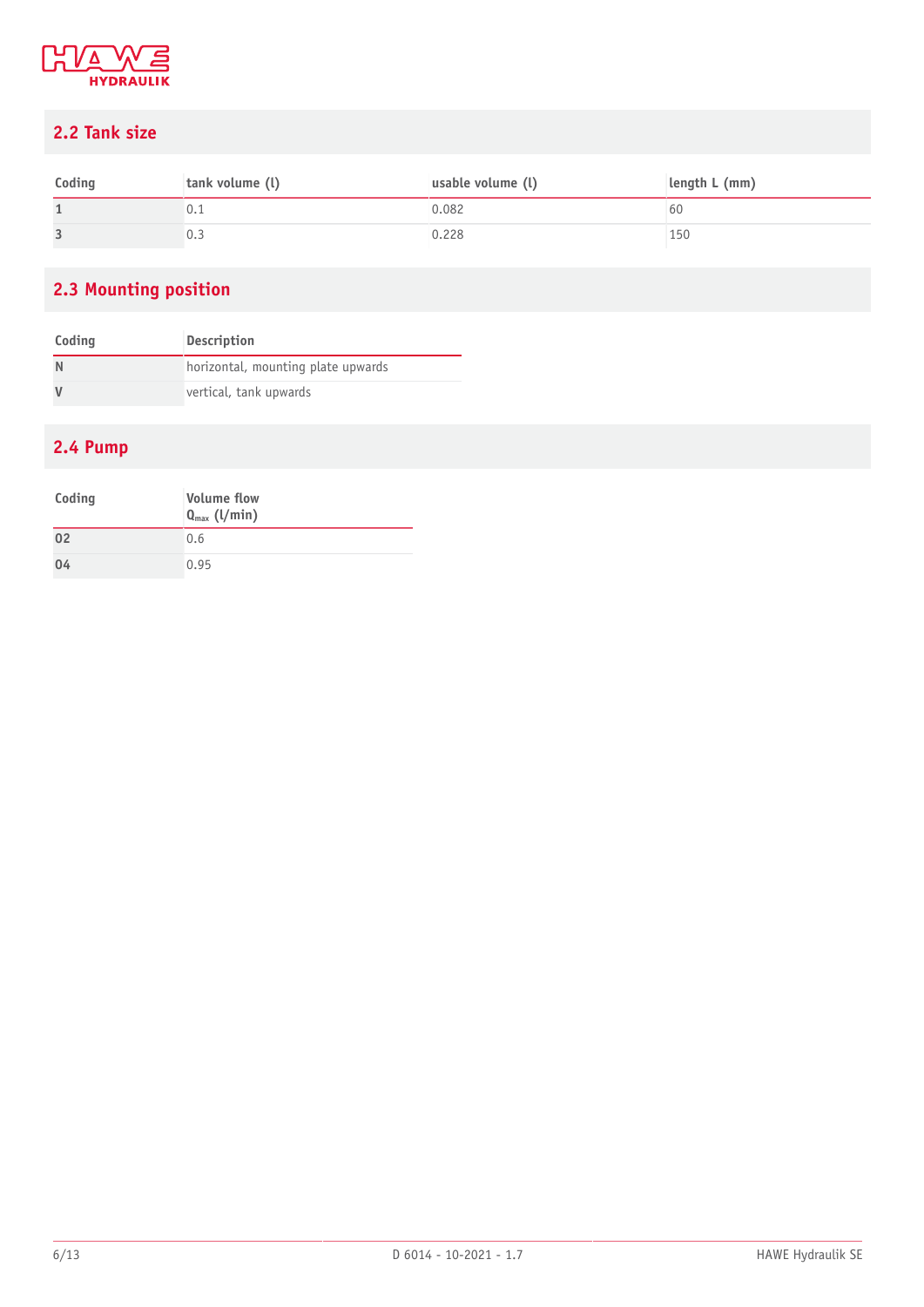

## <span id="page-6-0"></span>**3 Parameters**

#### <span id="page-6-1"></span>**3.1 General data**

| Weight                      | 1.5 kg without hydraulic fluid (depends on configuration)                             |
|-----------------------------|---------------------------------------------------------------------------------------|
| Installation position       | horizontal (mounting plate upwards)<br>vertical (tank upwards)                        |
| Mounting                    | drilling for screws $2 \times M6$ (G $1/8$ "), thread depth 10 mm, displacement 36 mm |
| <b>Hydraulic connection</b> | $2 \times G$ 1/8" internal thread and banjo bolts                                     |
| <b>Ambient temperature</b>  | $-25$ to $+80$ °C                                                                     |

## **Hydraulic parameters**

Hydraulic fluid: mineral oil according to DIN 51524, other media on request

| <b>Volume flow</b>          | $0.95$ l/min                            |
|-----------------------------|-----------------------------------------|
| <b>Operating pressure</b>   | 200 bar                                 |
| Pump design                 | radial piston pump with 3 or 5 pistons  |
| <b>Reverse operation</b>    | possible                                |
| Temperature hydraulic fluid | -40 to +70 °C depend on hydraulic fluid |
| Tank pressure               | $-0.5$ to 2 bar                         |
| <b>Burst pressure</b>       | 500 bar                                 |
| Viscosity                   | $10 - 500$ mm <sup>2</sup> /s           |
| <b>Cleanliness level</b>    | 20/18/15 (ISO 4406)                     |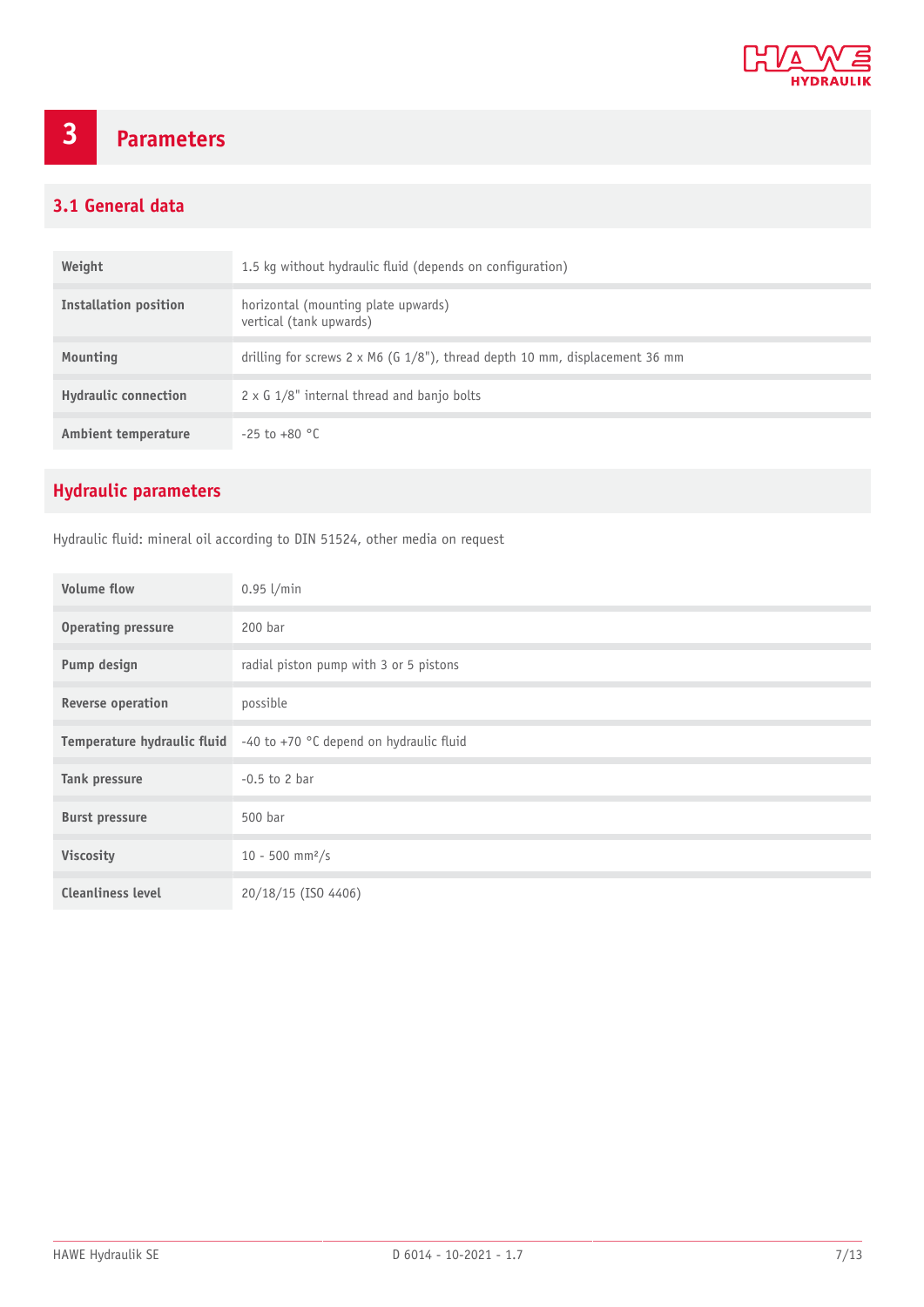

#### **Characteristic lines**



### <span id="page-7-0"></span>**3.2 Electrical data**

#### **Motor 12 V DC**

| Voltage                      | 12 V DC                                                                               |
|------------------------------|---------------------------------------------------------------------------------------|
| <b>Current consumption</b>   | see characteristic lines, max. 45 A                                                   |
| Overload protection          | temperature switch                                                                    |
| Power                        | 372 W<br>002:<br>540 W<br>004:                                                        |
| Duty cycle                   | interval operation: S3-10 % 2 min<br>exception Q04: as of 150 bar S3-1 % 2 min (only) |
| <b>Electrical connection</b> | ferrules, cable 0.7 m<br>flat plug $9.5 \times 1.2$ mm, cable 0.7 m                   |
| <b>Protection class</b>      | IP67 concerning to DIN EN 60529                                                       |

#### **Electrical connections**





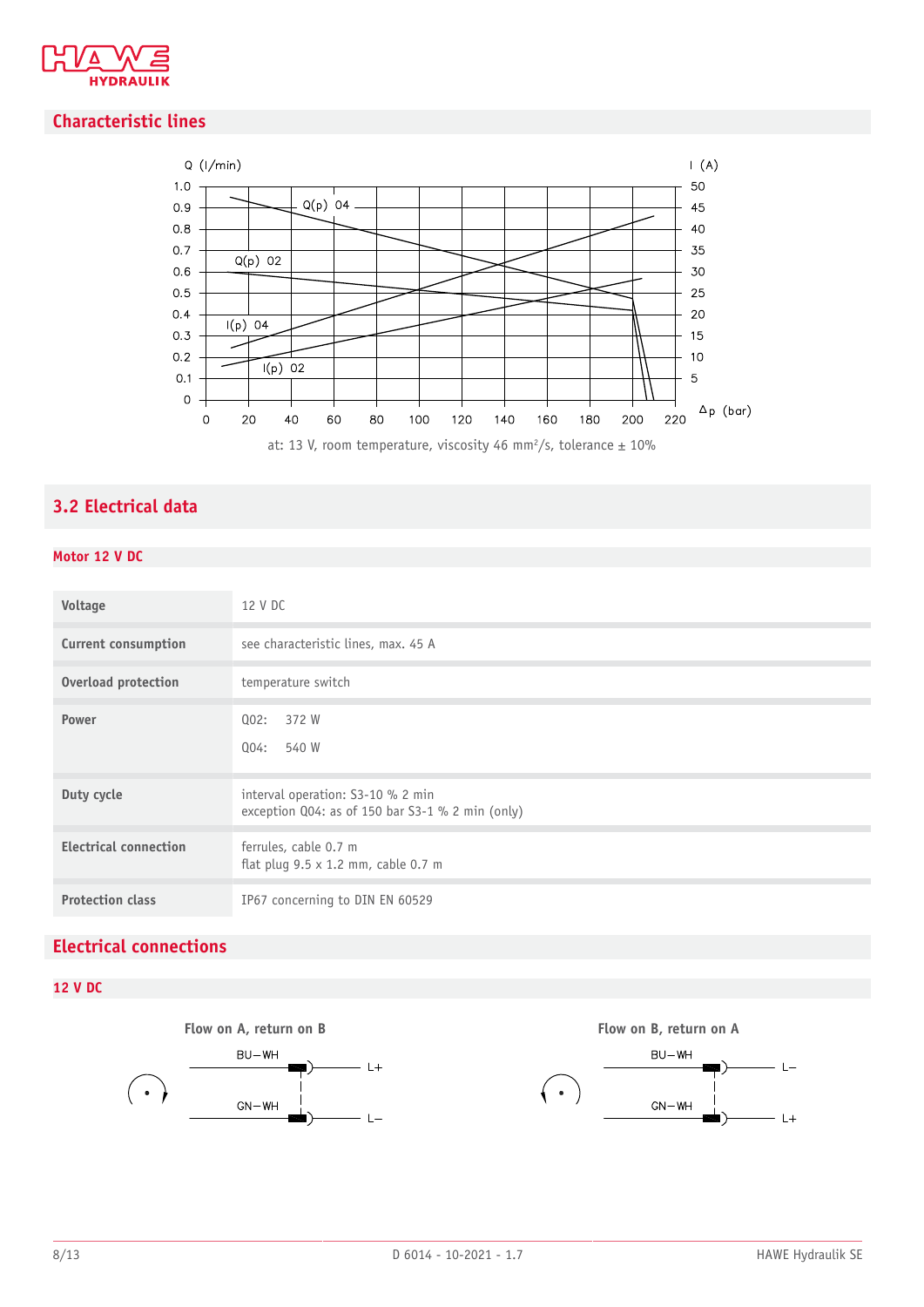

## <span id="page-8-0"></span>**4 Dimensions**

<span id="page-8-1"></span>All dimensions in mm, subject to change.

#### **4.1 Basic**



*L tank length*

L see "Tank [size",](#page-5-0) page 6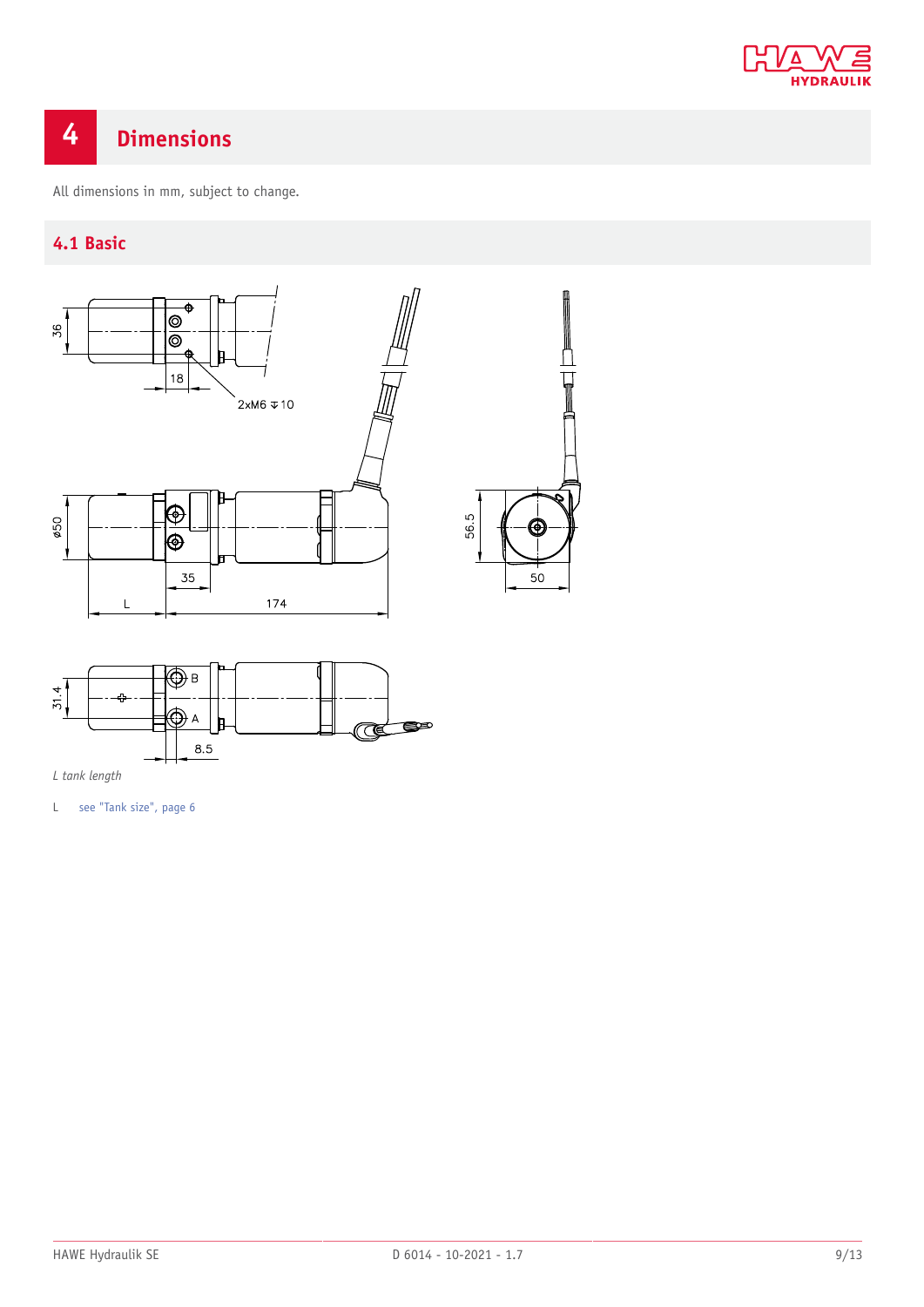

## <span id="page-9-0"></span>**4.2 COMFORT**



*L Tank length*

L see "Tank [size",](#page-5-0) page 6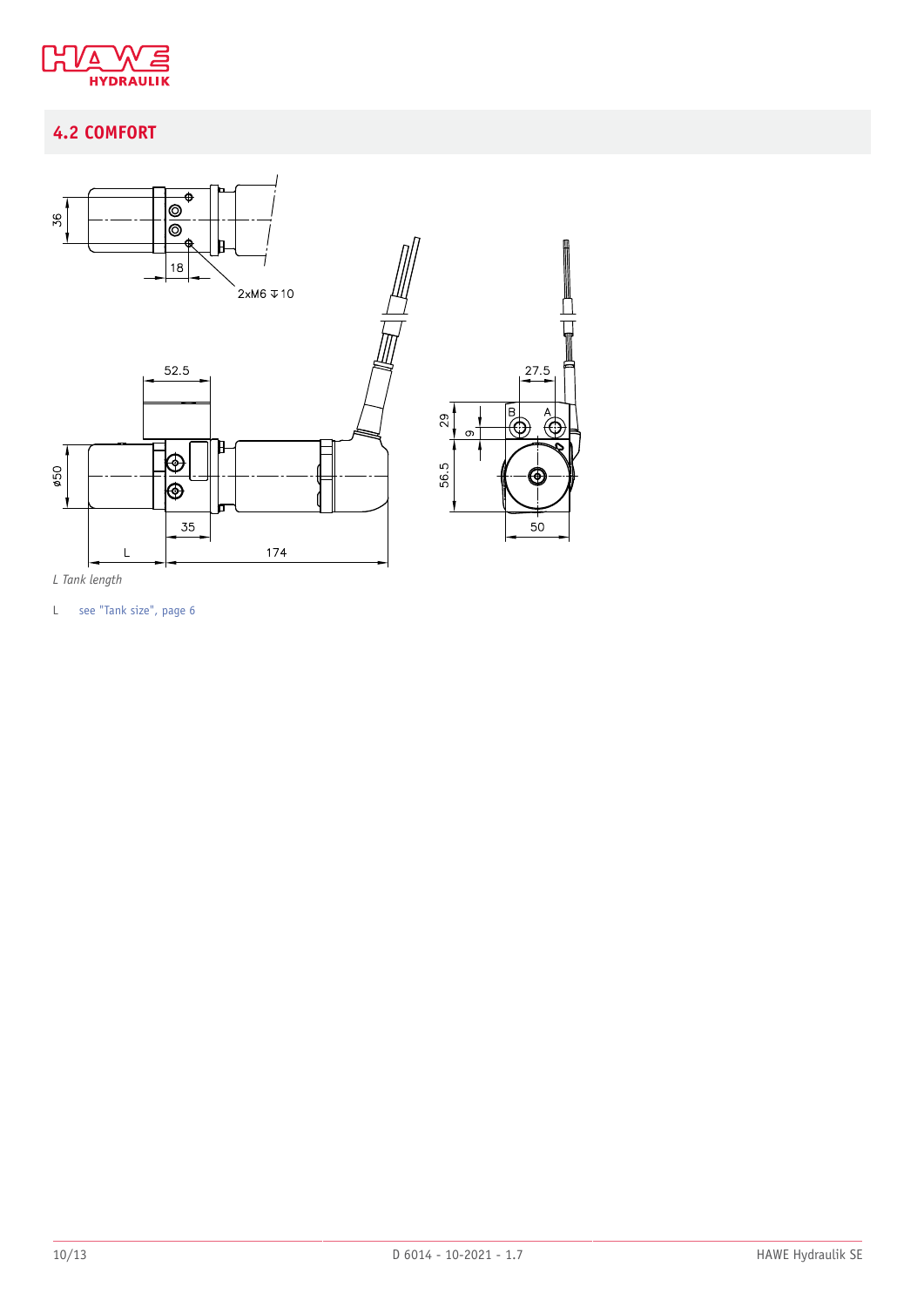

# <span id="page-10-0"></span>**5 Other information**

## <span id="page-10-1"></span>**5.1 Circuit diagram**

**BASIC**

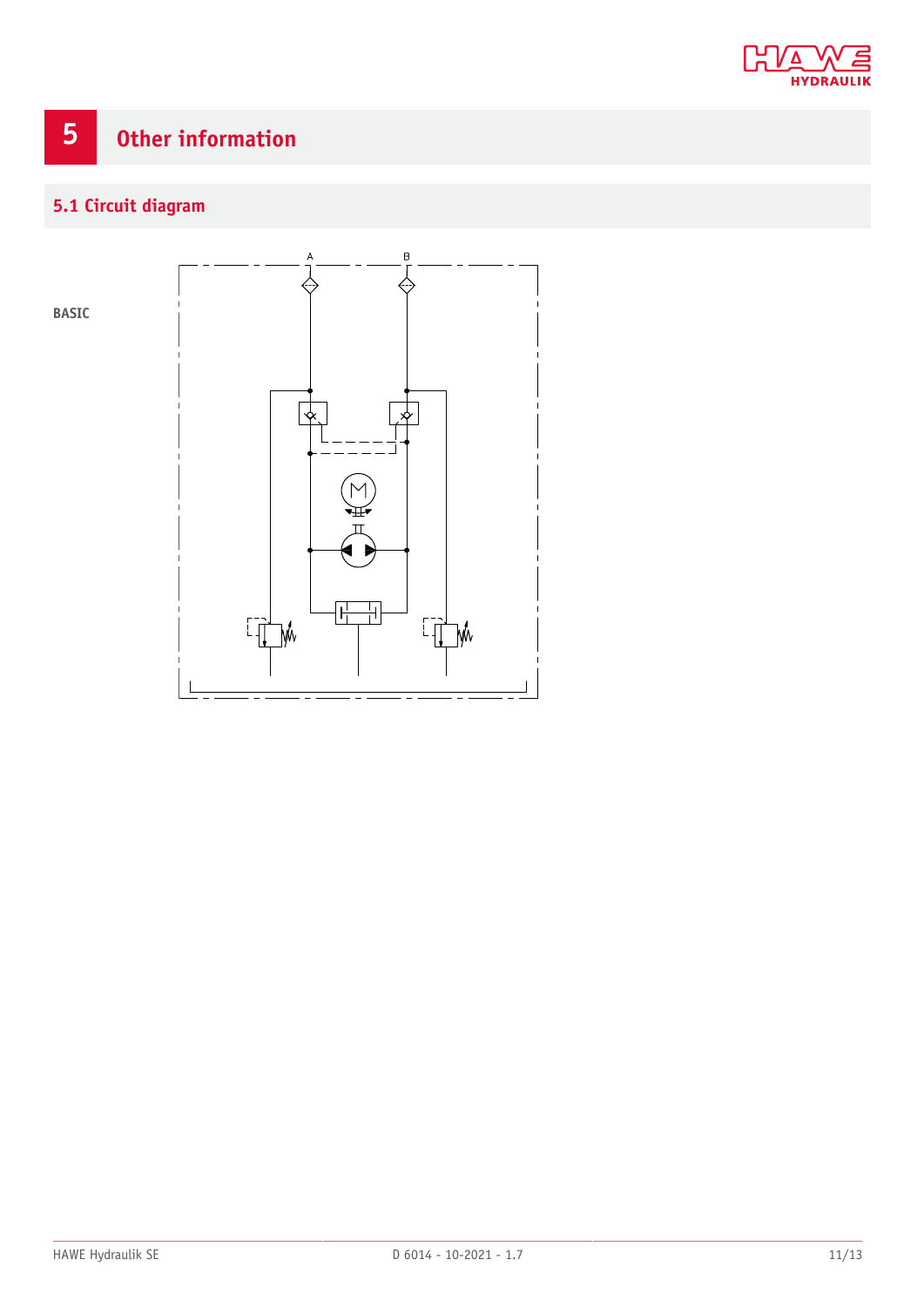



**COMFORT**